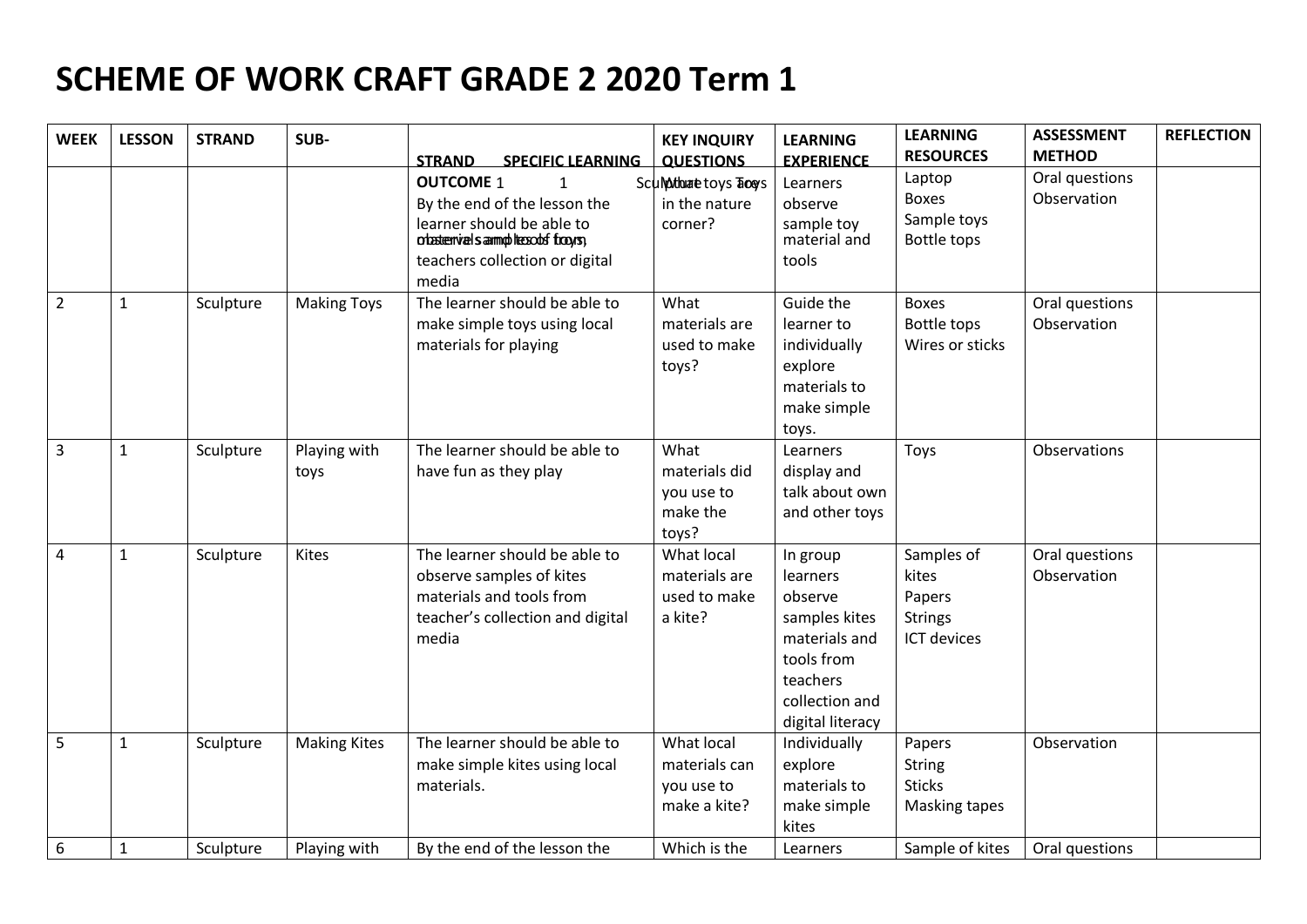|                |              |             | kites          | learner should have had fun by  | best weather   | display and fly       |                    |                |
|----------------|--------------|-------------|----------------|---------------------------------|----------------|-----------------------|--------------------|----------------|
|                |              |             |                | playing with a kite             | for flying     | their own and         |                    |                |
|                |              |             |                |                                 | kites?         | others kites          |                    |                |
| $\overline{7}$ | $\mathbf{1}$ | Weaving     | Weaving on a   | The learner should be able to   | Which are the  | <b>Guide learners</b> | <b>ICT devices</b> | Oral questions |
|                |              |             | serrated card  | observe woven items from the    | materials used | to observe            | Banana fibre       | Observation    |
|                |              |             | loom           | teachers collections            | for weaving?   | woven items           | Polythene          |                |
|                |              |             |                |                                 |                | from the              | paper              |                |
|                |              |             |                |                                 |                | teachers              |                    |                |
|                |              |             |                |                                 |                | collection            |                    |                |
| 8              | $\mathbf{1}$ | Weaving     | Weave mat      | The learner should be able to   | Which are the  | Individually          | Polythene          | Observations   |
|                |              |             |                | weave table mat using a         | materials used | weave a               | paper              |                |
|                |              |             |                | serrated loom.                  | for weaving?   | coloured table        | Banana fibre       |                |
|                |              |             |                |                                 |                | mat on a              |                    |                |
|                |              |             |                |                                 |                | serrated loom         |                    |                |
| 9              | $\mathbf{1}$ | Weaving     | Weave a mat    | The learner should be able to   | Do you know    | Individually          | Polythene          | Observation    |
|                |              |             |                | have had fun weaving a table    | how to         | weave a table         | paper              |                |
|                |              |             |                | mat on a serrated loom          | weave?         | mat on a              | Banana fibre       |                |
|                |              |             |                |                                 |                | serrated loom         |                    |                |
| 10             | $\mathbf{1}$ | Weaving     | Weaving on a   | The learner should be able to   | Which          | Observe               | Polythene          | Oral questions |
|                |              |             | dowel loom     | observe woven items from the    | materials are  | woven items           | paper              |                |
|                |              |             |                | teachers collection and digital | used in        | from items            | Banana fibre       |                |
|                |              |             |                | media.                          | weaving on a   | from teachers         | ICT device         |                |
|                |              |             |                |                                 | dowel loom?    | collection and        |                    |                |
|                |              |             |                |                                 |                | digital media         |                    |                |
| 11             | $\mathbf{1}$ | Weaving     | Weave a two    | The learner should be able to   | Which          | Learners to           | Polythene          | Observation    |
|                |              |             | coloured table | weave a two coloured table mat  | materials are  | individually          | paper              |                |
|                |              |             | mat            | using a dowel loom for self     | used in        | weave a two           | Banana fiber       |                |
|                |              |             |                | expression                      | weaving on a   | coloured table        |                    |                |
|                |              |             |                |                                 | dowel mat?     | mat on a              |                    |                |
|                |              |             |                |                                 |                | dowel loom            |                    |                |
| 12             | $\mathbf{1}$ | Weaving     | Weave a table  | The learner should be able to   | Which          | Learners to           | Polythene          | Observation    |
|                |              |             | mat            | weave a table mat on a dowel    | materials are  | individually          | paper              |                |
|                |              |             |                | loom                            | used in        | weave table           | Banana fiber       |                |
|                |              |             |                |                                 | weaving a      | mat                   |                    |                |
|                |              |             |                |                                 | dowel loom?    |                       |                    |                |
| 13             | $\mathbf{1}$ | Paper craft | Curling        | The learner to observe items    | How do we      | Learners to           | Assorted paper     | Oral questions |
|                |              |             |                | made using curling technique    | create paper   | observe items         | rulers             | Observation    |
|                |              |             |                | from teachers collection and    | forms using    | made using            |                    |                |